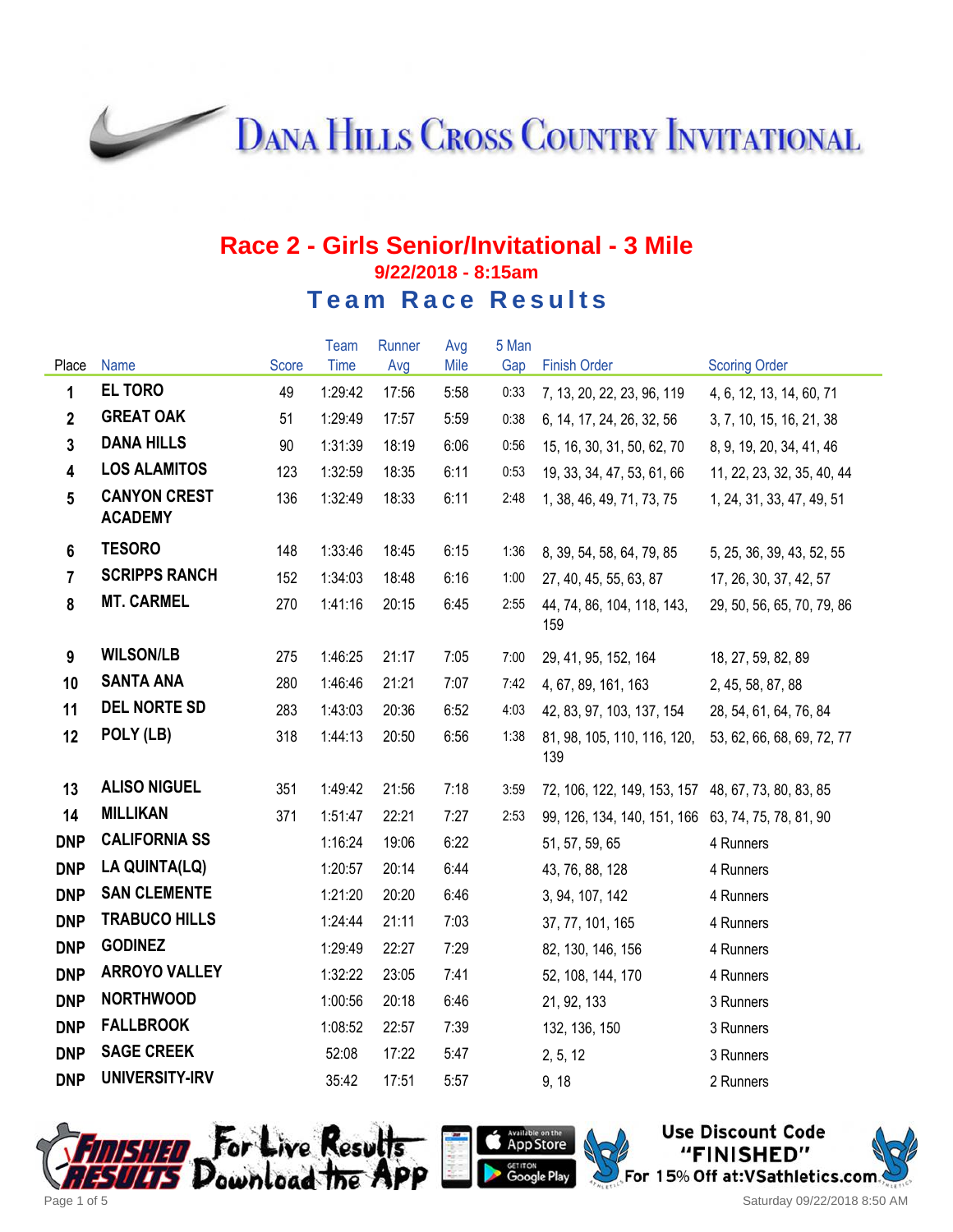### **Race 2 - Girls Senior/Invitational - 3 Mile 9/22/2018 - 8:15am Team Race Results**

|            |                       |       | <b>Team</b> | Runner | Avg  | 5 Man |                     |                      |
|------------|-----------------------|-------|-------------|--------|------|-------|---------------------|----------------------|
| Place      | <b>Name</b>           | Score | Time        | Avg    | Mile | Gap   | <b>Finish Order</b> | <b>Scoring Order</b> |
| <b>DNP</b> | <b>KATELLA</b>        |       | 38:25       | 19:12  | 6:24 |       | 48, 69              | 2 Runners            |
| <b>DNP</b> | <b>FOUNTAIN VLLY</b>  |       | 38:50       | 19:25  | 6:28 |       | 25, 100             | 2 Runners            |
| <b>DNP</b> | <b>PARAMOUNT</b>      |       | 46:16       | 23:08  | 7:42 |       | 141, 148            | 2 Runners            |
| <b>DNP</b> | <b>RANCHO VERDE</b>   |       | 17:45       | 17:45  | 5:55 |       | 10                  | 1 Runner             |
| <b>DNP</b> | <b>NEWPORT HARBOR</b> |       | 17:52       | 17:52  | 5:57 |       | 11                  | 1 Runner             |
| <b>DNP</b> | <b>PACIFIC RIDGE</b>  |       | 18:13       | 18:13  | 6:04 |       | 28                  | 1 Runner             |
| <b>DNP</b> | <b>IRVINE</b>         |       | 18:38       | 18:38  | 6:12 |       | 35                  | 1 Runner             |
| <b>DNP</b> | <b>COVINA</b>         |       | 18:39       | 18:39  | 6:13 |       | 36                  | 1 Runner             |
| <b>DNP</b> | <b>HUNTINGTON BCH</b> |       | 19:51       | 19:51  | 6:37 |       | 78                  | 1 Runner             |
| <b>DNP</b> | <b>CLOVIS EAST</b>    |       | 21:45       | 21:45  | 7:15 |       | 121                 | 1 Runner             |
| <b>DNP</b> | <b>CARLSBAD</b>       |       | 23:08       | 23:08  | 7:42 |       | 147                 | 1 Runner             |







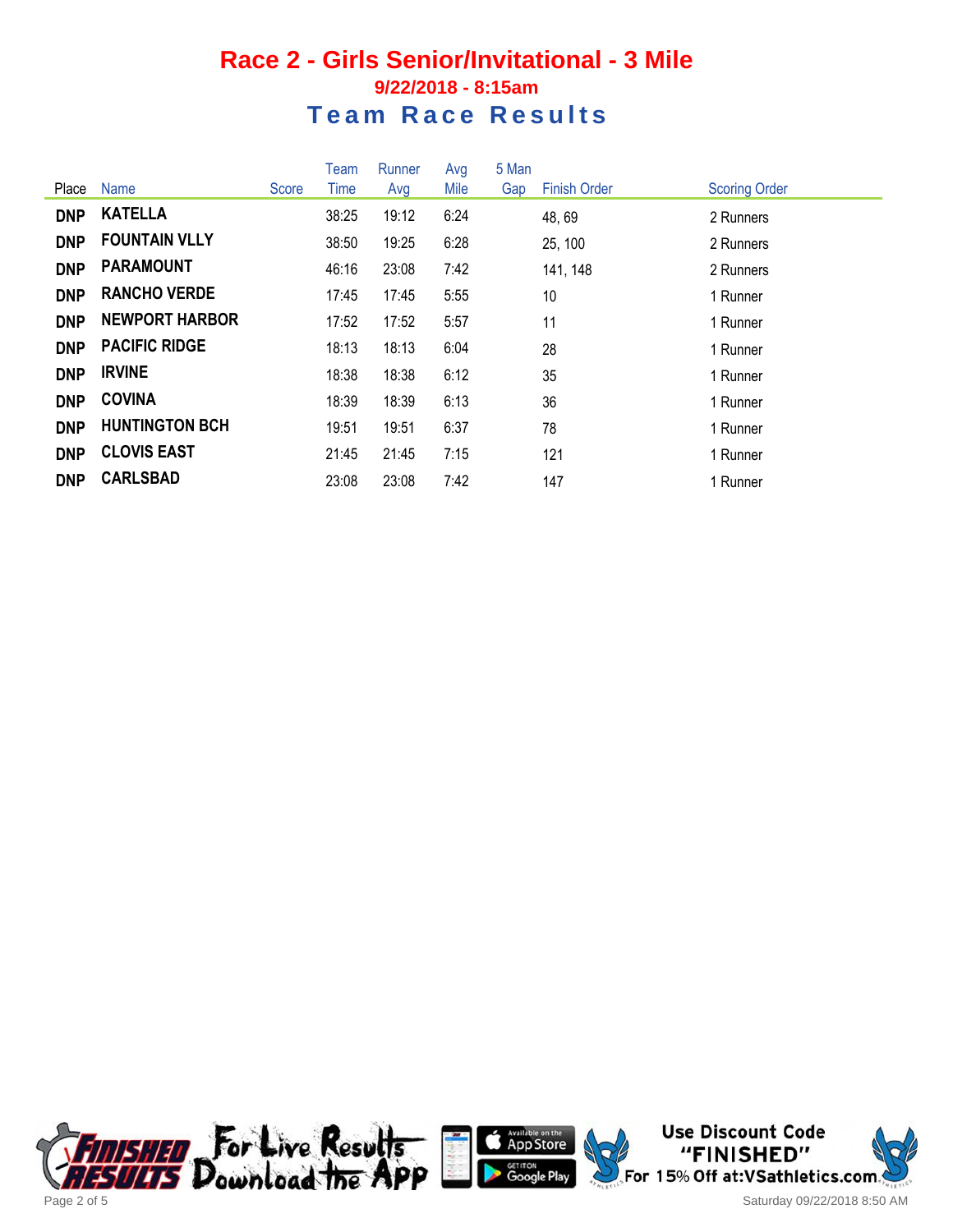# **Race 2 - Girls Senior/Invitational - 3 Mile 9/22/2018 - 8:15am Individual Race Results**

|    | <b>Place Name</b>     |    | <b>Grade School</b>        | Time    | Points |    | Place Name              |    | <b>Grade School</b>        | Time    | <b>Points</b> |
|----|-----------------------|----|----------------------------|---------|--------|----|-------------------------|----|----------------------------|---------|---------------|
| 1  | Carlie Dorostkar      | 11 | Canyon Crest Acade         | 16:49.3 | 1      | 39 | Ava Christman           | 9  | Tesoro                     | 18:42.4 | 25            |
| 2  | <b>Skyler Wallace</b> | 11 | Sage Creek                 | 16:52.9 |        | 40 | <b>Emily Brown</b>      | 10 | Scripps Ranch              | 18:44.9 | 26            |
| 3  | Hana Catsimanes       | 11 | San Clemente               | 17:01.6 |        | 41 | Ryann Mayo              | 11 | Wilson/LB                  | 18:45.4 | 27            |
| 4  | Maria Hernandez       | 11 | Santa Ana                  | 17:16.9 | 2      | 42 | Karlie Hayes            | 12 | Del Norte SD               | 18:46.9 | 28            |
| 5  | <b>Stormy Wallace</b> | 9  | Sage Creek                 | 17:21.5 |        | 43 | <b>Francine Ansley</b>  | 12 | La Quinta(LQ)              | 18:47.2 |               |
| 6  | <b>Aubrie Nex</b>     | 11 | Great Oak                  | 17:33.1 | 3      | 44 | Sophie Jones            | 12 | Mt. Carmel                 | 18:47.3 | 29            |
| 7  | Alexis Neuville       | 11 | El Toro                    | 17:33.5 | 4      | 45 | Julia Morales           | 12 | Scripps Ranch              | 18:47.8 | 30            |
| 8  | Clara Meade           | 11 | Tesoro                     | 17:40.9 | 5      | 46 | <b>Allison Rios</b>     | 11 | Canyon Crest Acade         | 18:48.7 | 31            |
| 9  | Collette Lowengrub    | 10 | University-Irv             | 17:41.4 |        | 47 | Sara Becker             | 10 | Los Alamitos               | 18:50.3 | 32            |
| 10 | Kimberly Lima         | 11 | Rancho Verde               | 17:45.0 |        | 48 | Ashlynn Viramontes      | 9  | Katella                    | 18:51.3 |               |
| 11 | Mia Matsunami         | 12 | Newport Harbor             | 17:52.5 |        | 49 | Eden Deng               | 12 | Canyon Crest Acade         | 18:52.0 | 33            |
| 12 | Lavanya Pandey        | 11 | Sage Creek                 | 17:54.3 |        | 50 | Jaden Haskins           | 12 | Dana Hills                 | 18:52.3 | 34            |
| 13 | Grace Griffin         | 11 | El Toro                    | 17:55.5 | 6      | 51 | Zoe Gurule              | 12 | California SS              | 18:52.7 |               |
| 14 | Lauren Buckley        | 10 | Great Oak                  | 17:56.0 | 7      | 52 | April Regalado          | 12 | Arroyo Valley              | 18:53.9 |               |
| 15 | Sarah Meng            | 12 | Dana Hills                 | 17:56.2 | 8      | 53 | Kaya Guerrero           | 10 | Los Alamitos               | 18:54.1 | 35            |
| 16 | Marisa Gaitan         | 11 | Dana Hills                 | 17:56.5 | 9      | 54 | <b>Bradi Steinhardt</b> | 10 | Tesoro                     | 18:58.8 | 36            |
| 17 | Kendall Harrison      | 11 | Great Oak                  | 17:59.9 | 10     | 55 | Julia Kiersnowski       | 11 | Scripps Ranch              | 19:05.0 | 37            |
| 18 | Avery Klauke          | 11 | University-Irv             | 18:00.7 |        | 56 | Caroline Jilek          | 10 | Great Oak                  | 19:06.1 | 38            |
| 19 | Olivia Velasco        | 11 | Los Alamitos               | 18:01.0 | 11     | 57 | Stephanie Reynoso       | 12 | California SS              | 19:06.5 |               |
| 20 | <b>Taylor Slouka</b>  | 12 | El Toro                    | 18:02.8 | 12     | 58 | Amanda Grady            | 12 | Tesoro                     | 19:07.2 | 39            |
| 21 | Micaela O'Connell     | 12 | Northwood                  | 18:03.0 |        | 59 | Ashley Moya             | 12 | California SS              | 19:07.9 |               |
| 22 | Kasey Lynd            | 9  | El Toro                    | 18:03.6 | 13     | 60 | Josie Rogers            | 12 | Great Oak                  | 19:08.8 |               |
| 23 | Jessica Martinez      | 11 | El Toro                    | 18:07.0 | 14     | 61 | Amanda Muniz            | 12 | Los Alamitos               | 19:09.8 | 40            |
| 24 | lvy Johnson           | 11 | Great Oak                  | 18:08.5 | 15     | 62 | Victoria Euyoque        | 11 | Dana Hills                 | 19:10.2 | 41            |
| 25 | Maddie Jahshan        | 11 | Fountain VIIy              | 18:09.9 |        | 63 | Megan Hill              | 12 | Scripps Ranch              | 19:12.8 | 42            |
| 26 | Brianna Lucas         | 12 | Great Oak                  | 18:11.8 | 16     | 64 | Karli Steinhardt        | 10 | Tesoro                     | 19:16.9 | 43            |
| 27 | Giovanna da Silva     | 12 | Scripps Ranch              | 18:12.7 | 17     | 65 | Isabela Garcia          | 12 | California SS              | 19:17.2 |               |
| 28 | Kimberly Cheung       | 11 | Pacific Ridge              | 18:13.0 |        | 66 | Jean Sullivan           |    | 10 Los Alamitos            | 19:23.2 | 44            |
| 29 | Aliya Mesihovich      | 11 | Wilson/LB                  | 18:19.8 | 18     | 67 | Viviana Diaz            | 12 | Santa Ana                  | 19:23.5 | 45            |
| 30 | Leila Keyvan          | 12 | Dana Hills                 | 18:26.4 | 19     | 68 | Lynn-Marie Tapia        | 11 | Los Alamitos               | 19:30.6 |               |
| 31 | Felicia White         | 11 | Dana Hills                 | 18:27.7 | 20     | 69 | Paola Gamez             | 12 | Katella                    | 19:34.1 |               |
| 32 | Katya Candray         | 12 | Great Oak                  | 18:35.8 | 21     | 70 | Alexa Karner            | 11 | Dana Hills                 | 19:37.1 | 46            |
| 33 | Ava Faris             | 10 | Los Alamitos               | 18:36.6 | 22     | 71 | Sabrina Morse           | 12 | Canyon Crest Acade         | 19:37.4 | 47            |
| 34 | Maria Halfhill        | 10 | Los Alamitos               | 18:37.7 | 23     | 72 | Cami Grover             | 12 | Aliso Niguel               | 19:44.1 | 48            |
| 35 | Rebecca Rea           | 12 | Irvine                     | 18:38.7 |        | 73 | Yerim Song              | 10 | Canyon Crest Acade 19:46.5 |         | 49            |
| 36 | Katelyn Vuong         | 11 | Covina                     | 18:39.2 |        | 74 | Kasey Boyd              | 12 | Mt. Carmel                 | 19:47.3 | 50            |
| 37 | Hennessey Evans       | 12 | <b>Trabuco Hills</b>       | 18:39.4 |        | 75 | Laura Krasnow           | 12 | Canyon Crest Acade 19:47.3 |         | 51            |
| 38 | Elizabeth Emberger    | 10 | Canyon Crest Acade 18:42.1 |         | 24     | 76 | <b>Itzel Chavez</b>     | 12 | La Quinta(LQ)              | 19:48.3 |               |
|    |                       |    |                            |         |        |    |                         |    |                            |         |               |







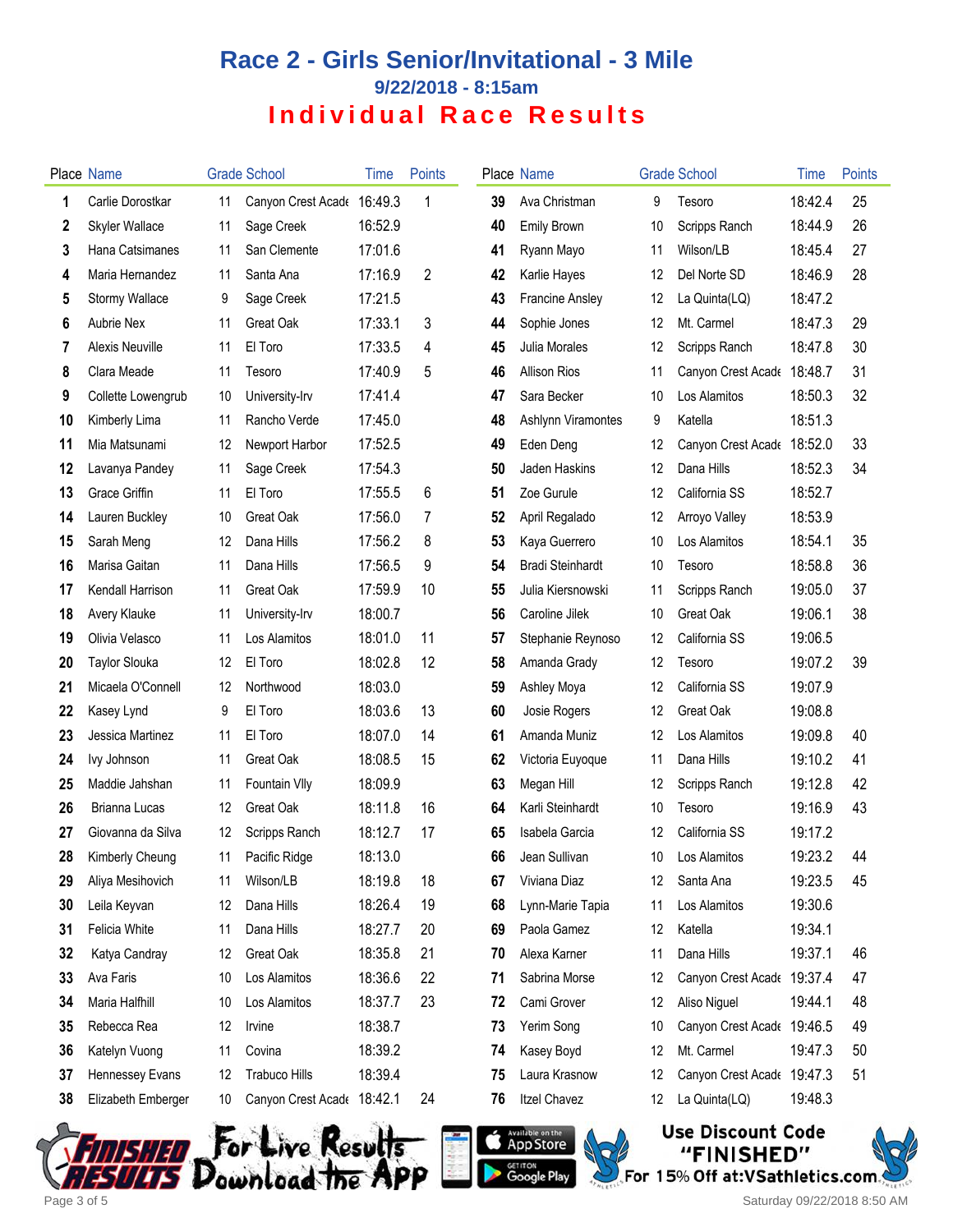# **Race 2 - Girls Senior/Invitational - 3 Mile 9/22/2018 - 8:15am Individual Race Results**

|     | Place Name             |    | <b>Grade School</b>  | Time    | <b>Points</b> |     | <b>Place Name</b>        |    | <b>Grade School</b>        | Time    | Points |
|-----|------------------------|----|----------------------|---------|---------------|-----|--------------------------|----|----------------------------|---------|--------|
| 77  | Jacqueline Davis       | 12 | <b>Trabuco Hills</b> | 19:49.2 |               | 115 | <b>Rilee Brentlinger</b> | 12 | Tesoro                     | 21:29.6 |        |
| 78  | Lauren Himes           | 12 | Huntington Bch       | 19:51.6 |               | 116 | Mimi Cloke               | 12 | Poly (Lb)                  | 21:35.0 | 69     |
| 79  | Chloe Green            | 12 | Tesoro               | 19:54.5 | 52            | 117 | <b>Tess Mathes</b>       | 12 | Dana Hills                 | 21:38.4 |        |
| 80  | Amber DeMarco          | 12 | Los Alamitos         | 19:55.3 |               | 118 | <b>Allison Oross</b>     | 12 | Mt. Carmel                 | 21:43.0 | 70     |
| 81  | Sydney Carlson         | 12 | Poly (Lb)            | 19:56.4 | 53            | 119 | <b>Emily Cody</b>        | 12 | El Toro                    | 21:43.7 | 71     |
| 82  | Valentina Toledano     | 12 | Godinez              | 19:58.4 |               | 120 | Adaneli Garcia           | 12 | Poly (Lb)                  | 21:43.9 | 72     |
| 83  | Maggie Basinger        | 12 | Del Norte SD         | 19:58.4 | 54            | 121 | Nicolyn Lopez            | 12 | Clovis East                | 21:45.6 |        |
| 84  | Mira Sur               | 11 | Canyon Crest Acade   | 20:00.1 |               | 122 | Christina Heine          | 12 | Aliso Niguel               | 21:50.3 | 73     |
| 85  | Sarah Jamil            | 12 | Tesoro               | 20:02.1 | 55            | 123 | Katey Mejia              | 12 | El Toro                    | 21:52.0 |        |
| 86  | Allison Lehn           | 12 | Mt. Carmel           | 20:03.8 | 56            | 124 | Yvonne Villalba          | 12 | Los Alamitos               | 21:52.2 |        |
| 87  | Jennifer Brana         | 12 | Scripps Ranch        | 20:07.0 | 57            | 125 | Delaney Cheffer          | 12 | Los Alamitos               | 21:54.2 |        |
| 88  | Rachel Sherman         | 12 | La Quinta(LQ)        | 20:09.7 |               | 126 | Sarah Pulido             | 12 | Millikan                   | 21:58.7 | 74     |
| 89  | Gabriela Delgado       | 12 | Santa Ana            | 20:10.2 | 58            | 127 | <b>Hailey Wick</b>       | 12 | Los Alamitos               | 22:07.1 |        |
| 90  | Anna Fodor             | 11 | Dana Hills           | 20:11.9 |               | 128 | Mikka Von Scherr         | 12 | La Quinta(LQ)              | 22:11.8 |        |
| 91  | Katie Marx             | 12 | Tesoro               | 20:12.1 |               | 129 | Hannah Krasnow           | 12 | Canyon Crest Acade 22:19.4 |         |        |
| 92  | Lisa Ziti              | 12 | Northwood            | 20:15.4 |               | 130 | Carolina Gonzalez        | 12 | Godinez                    | 22:20.9 |        |
| 93  | Eliza Brian            | 11 | Dana Hills           | 20:20.6 |               | 131 | Victoria Hansen          | 12 | Los Alamitos               | 22:21.6 |        |
| 94  | Annika Hettmann        | 12 | San Clemente         | 20:21.1 |               | 132 | Audrey Peterson          | 12 | Fallbrook                  | 22:37.7 |        |
| 95  | Ruby Prosser           | 12 | Wilson/LB            | 20:25.6 | 59            | 133 | Emily Lai                | 12 | Northwood                  | 22:37.9 |        |
| 96  | Genevieve Gray         | 12 | El Toro              | 20:31.4 | 60            | 134 | Karina Suarez            | 12 | Millikan                   | 22:40.7 | 75     |
| 97  | Katalin McNair         | 12 | Del Norte SD         | 20:36.9 | 61            | 135 | Yoselyn Aparico-Ramin    | 12 | El Toro                    | 22:45.0 |        |
| 98  | Kelly Weihrauch        | 12 | Poly (Lb)            | 20:37.1 | 62            | 136 | Jessica Wilbert          | 12 | Fallbrook                  | 22:48.3 |        |
| 99  | Vanessa Washington     | 12 | Millikan             | 20:38.7 | 63            | 137 | <b>Olivia McNulty</b>    | 12 | Del Norte SD               | 22:50.3 | 76     |
| 100 | Emily Olson            | 12 | Fountain VIIy        | 20:40.3 |               | 138 | Kennedy Kerrigan         | 12 | Tesoro                     | 22:51.4 |        |
| 101 | Kaitlin Handler        | 12 | <b>Trabuco Hills</b> | 20:42.8 |               | 139 | Roatany Seng             | 12 | Poly (Lb)                  | 22:54.6 | 77     |
| 102 | <b>Heather Dollins</b> | 12 | Los Alamitos         | 20:43.0 |               | 140 | Jazmine Ruiz             | 12 | Millikan                   | 22:57.3 | 78     |
| 103 | Elisa Ritter           | 12 | Del Norte SD         | 20:50.7 | 64            | 141 | Alejandra Gonzalez       | 12 | Paramount                  | 22:58.0 |        |
| 104 | Killian Picard         | 12 | Mt. Carmel           | 20:55.3 | 65            |     | 142 Estrella Olmos       | 12 | San Clemente               | 22:59.2 |        |
| 105 | Claire Schreiber       | 12 | Poly (Lb)            | 20:57.5 | 66            | 143 | Kylie Heinzman           | 12 | Mt. Carmel                 | 23:00.2 | 79     |
| 106 | Karlie Doney           | 12 | Aliso Niguel         | 20:57.9 | 67            | 144 | Esmeralda Urieta         | 12 | Arroyo Valley              | 23:03.9 |        |
| 107 | Andrea DeSantos        | 12 | San Clemente         | 20:58.9 |               | 145 | Vivian Calloway          | 12 | Poly (Lb)                  | 23:05.4 |        |
| 108 | Ximena Martinez        | 12 | Arroyo Valley        | 21:01.4 |               | 146 | <b>Tiffany Loredo</b>    | 12 | Godinez                    | 23:05.8 |        |
| 109 | Emma Clark             | 11 | Dana Hills           | 21:02.3 |               | 147 | <b>Audrey Williams</b>   | 12 | Carlsbad                   | 23:08.2 |        |
| 110 | Katelyn Currie         | 12 | Poly (Lb)            | 21:07.1 | 68            | 148 | Daphne Cruz              | 12 | Paramount                  | 23:18.4 |        |
| 111 | Lauren Soto            | 12 | Dana Hills           | 21:12.5 |               | 149 | Kayla Macabitas          | 12 | Aliso Niguel               | 23:26.2 | 80     |
| 112 | Kylie Henry            | 12 | Tesoro               | 21:12.6 |               | 150 | Katie Hutzler            | 12 | Fallbrook                  | 23:26.2 |        |
| 113 | Megan Buckley          | 12 | Great Oak            | 21:17.0 |               | 151 | Candance Hernandez       | 12 | Millikan                   | 23:32.4 | 81     |
| 114 | Megan Geiger           | 12 | Dana Hills           | 21:22.1 |               | 152 | Angelina Verdugo         | 12 | Wilson/LB                  | 23:34.5 | 82     |